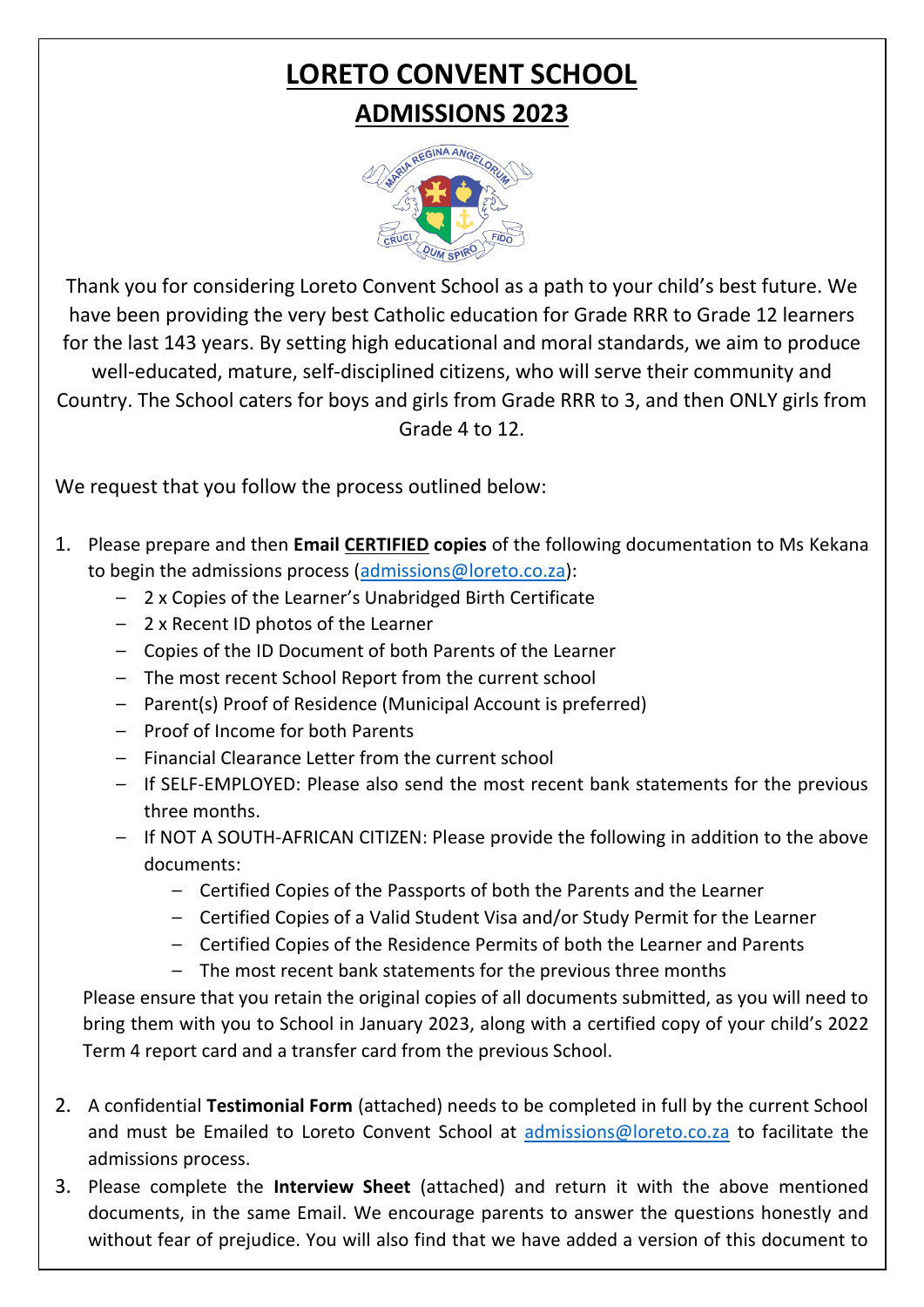our Admissions page on the website that is still in Word format. You are most welcome to download the form, type your answers and then save as a .pdf document to send back to us in your application Email.

- 4. Once we have received ALL of the required documentation, we will proceed with a **means test and a process of screening for admission** to the School in 2023. The Interview Sheet, School Testimonial and your child's marks will be some of the factors that we will take into account when making this decision. Please do provide your contact details in your Email, so that we are able to make contact with you, should we have any questions or require further information.
- 5. You will be **notified** about the progress of your application by email and/or telephone call by our Admissions Officer, Ms Kekana.
- 6. Mrs Kekana will schedule an **entrance test** for your child. A booking fee of R250 is payable to secure the appointment. You may pay this fee on the day that your child attends the entrance test.
- 7. Should your child be accepted at Loreto Convent School for the 2023 academic year, a **nonrefundable** registration fee of **R4 500** will become payable, within **14 days** of the notification of acceptance, in order to secure a place for your child at the School and to finalise the admissions process. Please note that your child's place in the School is not secured until the payment and finalisation of the admissions process – in the event that we do not receive your registration fee in the allocated time-frame, your child's place will be forfeited.
- 8. Parents are advised that they will be responsible for the cost of all **textbooks, stationery and uniform items** for their children. If your child will be attending our Foundation and Senior Primary Phases (Grade 1 to 7) their stationery will be purchased from and supplied at the School. A cash payment must be made to the School for stationery by mid-October 2022. A **once-off extra fee** is charged to each learner in January 2023, which covers the costs of items such as camps, outings, school diaries, the yearbook, and other expenses that may be incurred by the School during the year. Every family is also charged a once-off **building levy** every year in January. Parents will receive details of these payments from the School upon the acceptance of their child.

Thank you for your interest in our School, we look forward to hearing from you, to meeting your child and to making you a part of our Loreto Community.

For any questions or assistance, please contact Ms Kekana on 012 326 6342 or by email at [admissions@loreto.co.za.](mailto:admissions@loreto.co.za)

Kind regards and best of luck with your application,

Mrs Suzette Truter Executive Principal - Loreto Convent School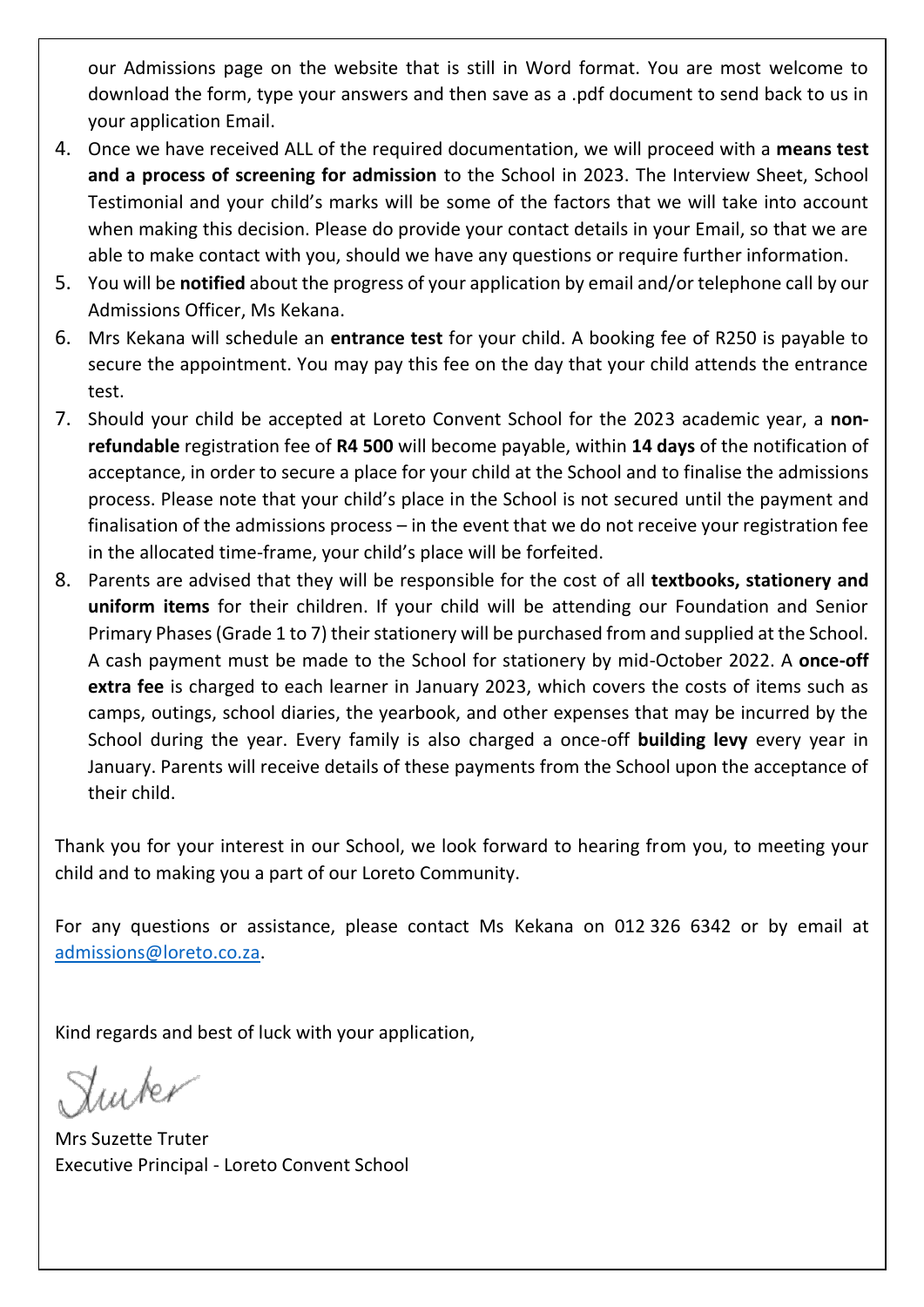## **LORETO CONVENT SCHOOL LEARNER TESTIMONIAL**

|                                                                         |                                     |                           | PLEASE COMPLETE THIS CONFIDENTIAL TESTIMONIAL AND EMAIL TO admissions@loreto.co.za |                                  |  |
|-------------------------------------------------------------------------|-------------------------------------|---------------------------|------------------------------------------------------------------------------------|----------------------------------|--|
| Name of Learner:                                                        |                                     |                           |                                                                                    |                                  |  |
| Grade:                                                                  |                                     | Year:                     |                                                                                    |                                  |  |
| Highest Grade Passed to Date:                                           |                                     | Number of Years in Grade: |                                                                                    |                                  |  |
| <b>SCHOLASTIC ACHIEVEMENT:</b>                                          |                                     |                           | (tick appropriate block)                                                           |                                  |  |
| <b>EXCELLENT</b>                                                        | <b>VERY</b><br><b>GOOD</b>          | GOOD                      | SATISFACTORY                                                                       | <b>NOT</b><br><b>COMPETENT</b>   |  |
| <b>RELATIONSHIP TO PEERS AND TEACHERS:</b>                              |                                     |                           |                                                                                    |                                  |  |
| <b>EXCELLENT</b>                                                        | <b>VERY</b><br>GOOD                 | GOOD                      | SATISFACTORY                                                                       | <b>NOT</b><br><b>ESTABLISHED</b> |  |
| <b>BEHAVIOUR IN CLASS:</b>                                              |                                     |                           |                                                                                    |                                  |  |
| <b>EXCELLENT</b>                                                        | <b>VERY</b><br>GOOD                 | GOOD                      | SATISFACTORY                                                                       | <b>NOT</b><br>ACCEPTABLE         |  |
| BEHAVIOUR ON THE SPORTS FIELD:                                          |                                     |                           |                                                                                    |                                  |  |
| <b>EXCELLENT</b>                                                        | <b>VERY</b><br>GOOD                 | GOOD                      | SATISFACTORY                                                                       | <b>NOT</b><br>ACCEPTABLE         |  |
| POSITIONS OF LEADERSHIP HELD:                                           |                                     |                           |                                                                                    |                                  |  |
| <b>NO</b>                                                               | <b>YES</b>                          | SPECIFY:                  |                                                                                    |                                  |  |
|                                                                         |                                     |                           |                                                                                    |                                  |  |
| <b>ANY BEHAVIOURAL PROBLEMS:</b>                                        |                                     |                           |                                                                                    |                                  |  |
| ARE THESE BEHAVIOURAL PROBLEMS BEING ADDRESSED? (PLEASE SUPPLY DETAILS) |                                     |                           |                                                                                    |                                  |  |
| PARENTAL INVOLVEMENT IN THE SCHOOL:                                     |                                     |                           |                                                                                    |                                  |  |
|                                                                         | PAYMENT HISTORY: (MARK APPROPRIATE) |                           |                                                                                    |                                  |  |
| PAID UP TO DATE                                                         |                                     |                           | NOT PAID AT ALL                                                                    |                                  |  |
| LARGELY NOT PAID                                                        |                                     |                           | HANDED TO LAWYERS                                                                  |                                  |  |
|                                                                         |                                     |                           |                                                                                    |                                  |  |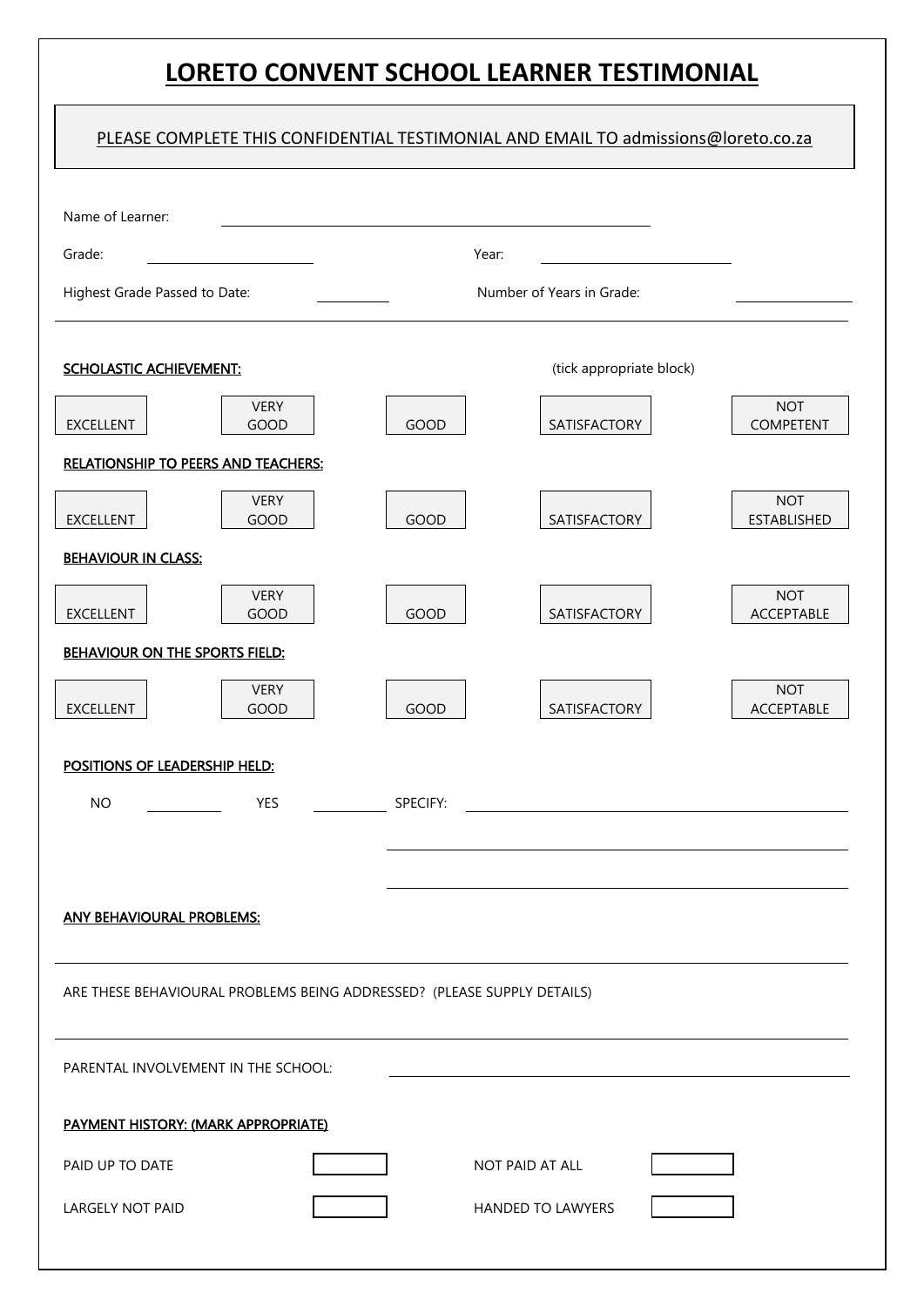| LEARNER:             | ANY ADDITIONAL INFORMATION THAT WILL BE OF ASSISTANCE TO THE SCHOOL IN OUR CONDIDERATION OF THIS |
|----------------------|--------------------------------------------------------------------------------------------------|
|                      |                                                                                                  |
|                      |                                                                                                  |
|                      |                                                                                                  |
| DATE:                | <u> 1989 - Johann Barbara, martxa alemaniar a</u>                                                |
|                      |                                                                                                  |
|                      |                                                                                                  |
|                      |                                                                                                  |
| <b>SCHOOL STAMP:</b> |                                                                                                  |
|                      |                                                                                                  |
|                      |                                                                                                  |
|                      |                                                                                                  |
|                      |                                                                                                  |
|                      |                                                                                                  |
|                      |                                                                                                  |
|                      |                                                                                                  |
|                      | Loreto Convent School                                                                            |
|                      | 135 Nana Sita Street<br>Pretoria Central                                                         |
|                      | www.loreto.co.za<br>admissions@loreto.co.za<br>012 326 6342                                      |
|                      | Learning and Leading in Love and Justice                                                         |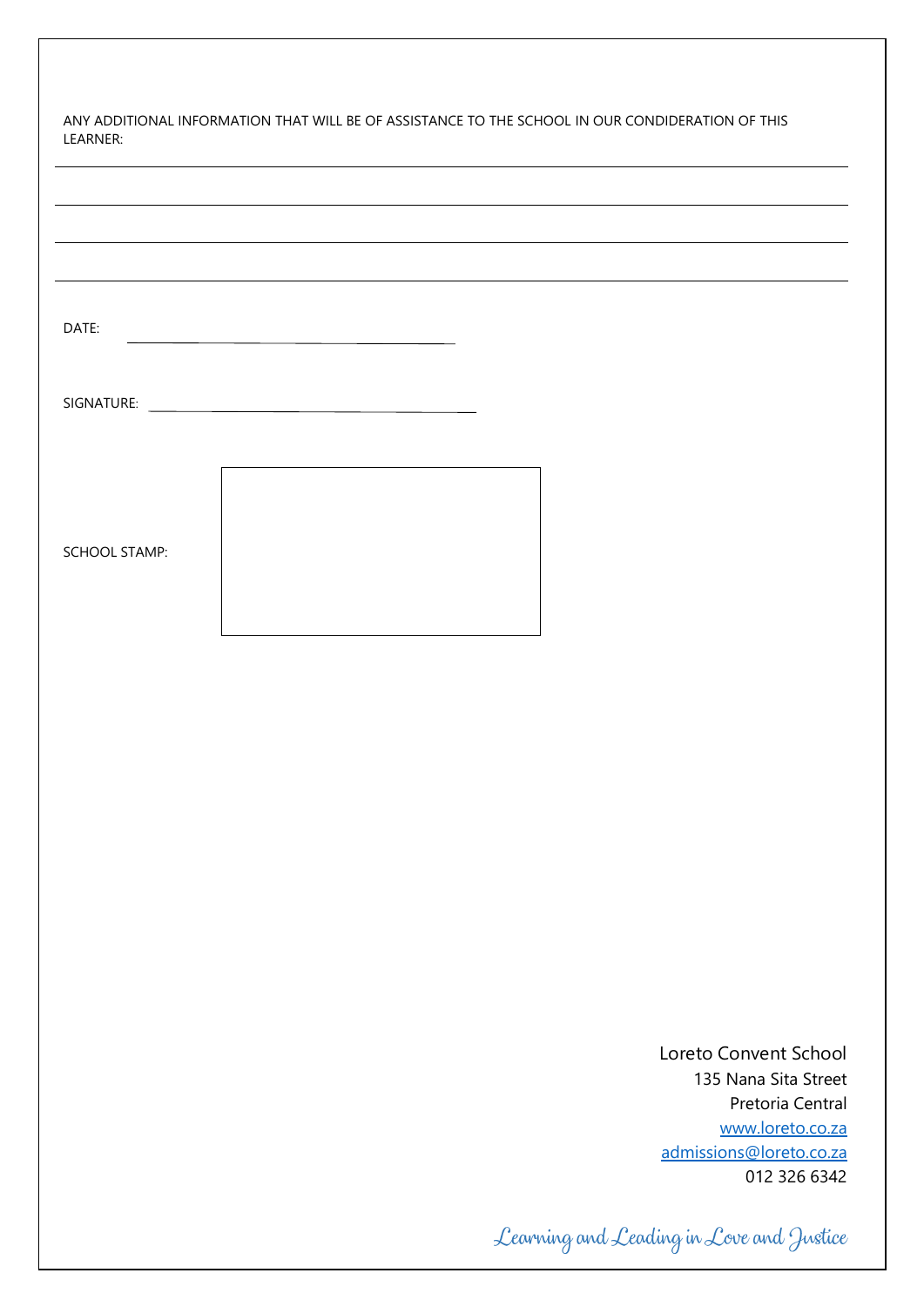

#### *LORETO CONVENT SCHOOL*

#### *PARENT INTERVIEW FORM 2023*

Please complete this form honestly and openly, and Email to us [\(admissions@loreto.co.za\)](mailto:admissions@loreto.co.za) along with your additional paperwork that is required by the School in order to process your application.

| Learner name and surname           |  |
|------------------------------------|--|
| Parent / guardian name and surname |  |
| Grade applying for                 |  |
| Cell number                        |  |
| Email address                      |  |

1. What do you know about this school and why do you wish to enrol your child?

2. What language do you speak at home?

3. What religious denomination do you belong to?

4. Child's date of birth. DD/MM/YYYY

5. Which schools has your child attended?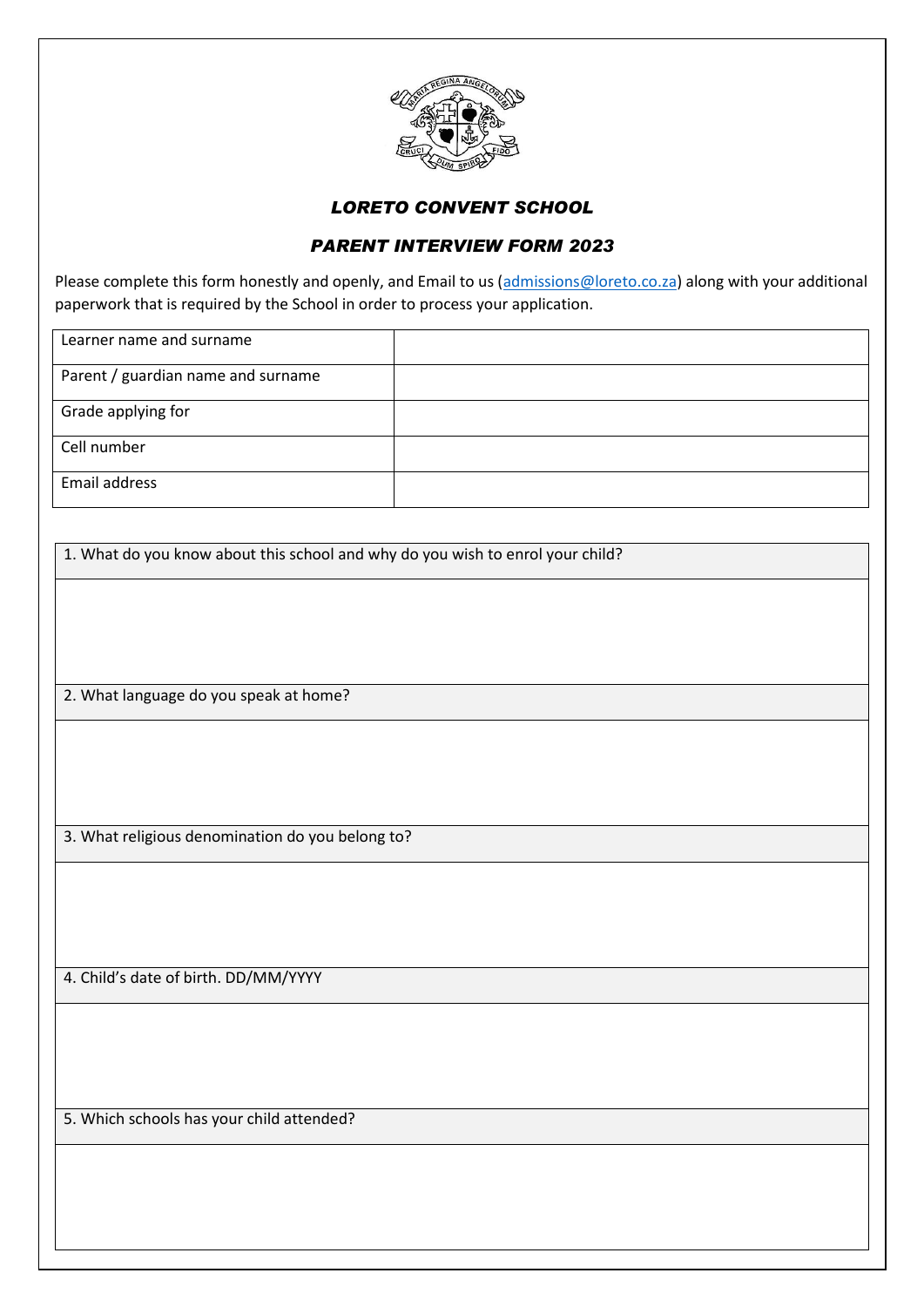| 6. What is the Home Language offered in the current grade?                                                    |  |  |
|---------------------------------------------------------------------------------------------------------------|--|--|
| What is the First Additional Language offered in the current grade?                                           |  |  |
|                                                                                                               |  |  |
|                                                                                                               |  |  |
|                                                                                                               |  |  |
|                                                                                                               |  |  |
| 7. Did your child repeat any grades?                                                                          |  |  |
|                                                                                                               |  |  |
|                                                                                                               |  |  |
|                                                                                                               |  |  |
|                                                                                                               |  |  |
|                                                                                                               |  |  |
|                                                                                                               |  |  |
| 8. How is your child's homework supervised?                                                                   |  |  |
|                                                                                                               |  |  |
|                                                                                                               |  |  |
|                                                                                                               |  |  |
|                                                                                                               |  |  |
|                                                                                                               |  |  |
|                                                                                                               |  |  |
|                                                                                                               |  |  |
|                                                                                                               |  |  |
| 9. What is your child's weakest subject?                                                                      |  |  |
|                                                                                                               |  |  |
|                                                                                                               |  |  |
|                                                                                                               |  |  |
|                                                                                                               |  |  |
| 10. What is your child's strongest subject?                                                                   |  |  |
|                                                                                                               |  |  |
|                                                                                                               |  |  |
|                                                                                                               |  |  |
|                                                                                                               |  |  |
| 11. Has your child received any awards for sporting or cultural activities?                                   |  |  |
|                                                                                                               |  |  |
|                                                                                                               |  |  |
|                                                                                                               |  |  |
|                                                                                                               |  |  |
| 12. Comment on your child's school attendance e.g. absent less than 5 days a year / 6-12 days per year / more |  |  |

than 12 days a year. Reasons for being absent?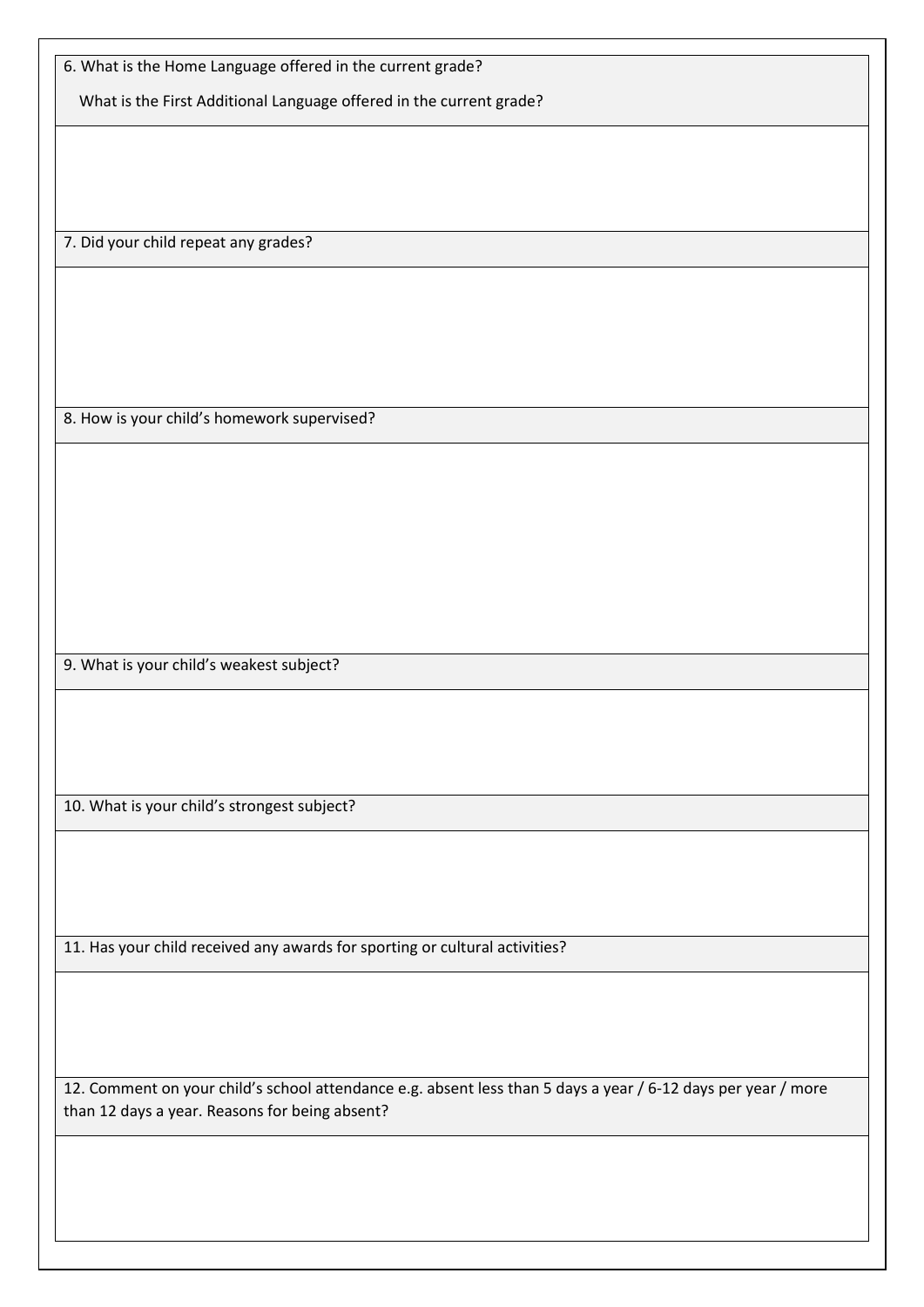13. Does your child have any underlying health issues e.g. asthma, diabetes?

14. Has your child had therapy or any recommendation for therapy e.g. speech, occupational or psychological therapy?

15. With whom does your child live? How will your child be transported to and from school?

16. Occupation and work address of father.

17. Occupation and work address of mother.

18. Method of payment: Once off before February with 2.5% discount or monthly debit order?

**If you are applying for Grade 1 or Grade R please answer these additional questions:**

19. At which age were the following milestones achieved?

Crawling:

Walking:

Talking:

Understanding of language: